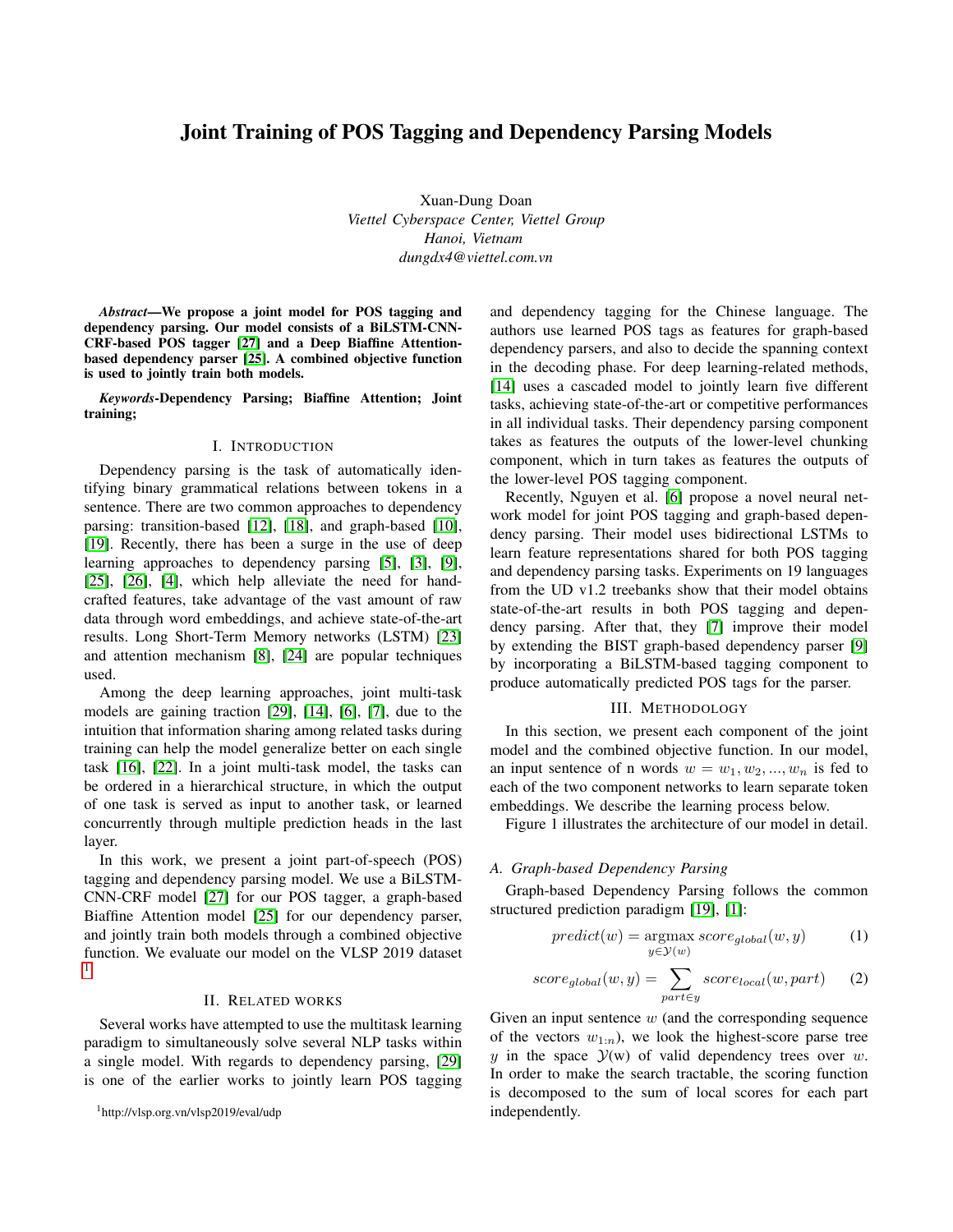

Figure 1. Illustration of our new model joint training Postag and Deep Biaffine Attention for Neural Dependency Parsing

# *B. Encoder*

The encoder of our parsing model is based on the bidirectional LSTM-CNN architecture (BiLSTM-CNN) [\[27\]](#page-3-0). The CNN encodes character-level information of a word into its character-level representation, which is then concatenated with its corresponding word embedding and POS tag embedding before being fed to a BiLSTM layer. The BiLSTM is used to capture context information of each word. For the dependency parsing task, we also add POS tag embeddings to further enrich each word's representation. Finally, the encoder outputs a sequence of hidden states  $s_i$ .

# *C. Biaffine Attention Mechanism*

We use the Biaffine attention mechanism described in [\[25\]](#page-3-1) for our dependency parser. The task is posed as a classification problem, where given a dependent word, the goal is to predict the head word (or the incoming arc). Formally, let  $s_i$  and  $h_t$  be the BiLSTM output states for the dependent word and a candidate head word respectively, the score for the arc between  $s_i$  and  $h_t$  is calculated as:

$$
e_i^t = h_t^T W s_i + U^T h_t + V^T s_i + b \tag{3}
$$

Where W, U, V, b are parameters, denoting the weight matrix of the bi-linear term, the two weight vectors of the linear terms, and the bias vector. An additional multilayer perceptron (MLP) is added after the BiLSTM layer to reduce dimensionality and overfitting.

Similarly, the dependency label classifier also uses a biaffine function to score each label, given the head word vector  $h_t$  and child vector  $s_i$  as inputs. Again, we use MLPs to transform  $h_t$  and  $s_i$  before feeding them into the classifier.

# *D. Part-of-Speech Tagging*

As proposed by [\[27\]](#page-3-0), we use the BiLSTM-CNN-CRF architecture for our POS tagging model. The hidden states obtained from the encoder described in section B are fed through a Conditional Random Field (CRF) layer [\[13\]](#page-3-19), [\[2\]](#page-2-2) to predict the POS tags.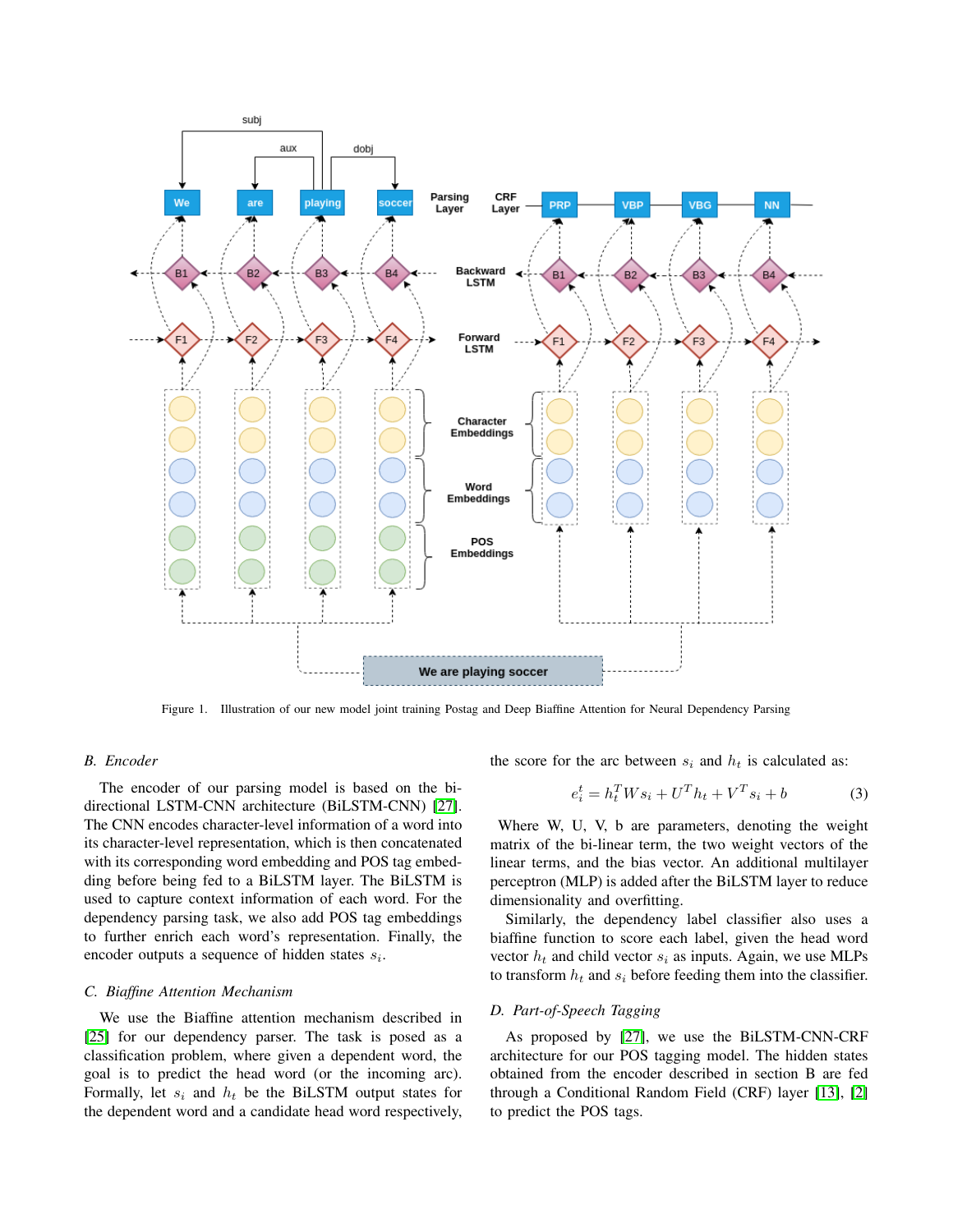# *E. Joint Training of POS Tagging and Dependency Parsing*

We implement joint training of both dependency parsing and POS tagging models by optimizing a combined objective the function of three individual losses: the POS tagging loss  $\mathcal{L}_{POS}$ , the arc classifying loss  $\mathcal{L}_{arc}$ , and the relation labeling loss  $\mathcal{L}_{rel}$ :

$$
\mathcal{L} = \mathcal{L}_{POS} + \mathcal{L}_{arc} + \mathcal{L}_{rel} \tag{4}
$$

# *F. Dependency Parsing Decoding*

The decoding problem of this parsing model is solved by using the Maximum Spanning Tree (MST) algorithm [\[20\]](#page-3-20).

### IV. EXPERIMENTS

# *A. Dataset*

We use a dataset from VLSP 2019. The dataset is on news articles and literary text. The statistics of the dataset are summarized in Table I, II.

Table I STATISTICS OF THE PUBLIC DATASET

| Number of sentences | News articles | Literary text |
|---------------------|---------------|---------------|
| train set           | 2920          | 936           |
| test set            | 30            |               |

Table II STATISTICS OF THE PRIVATE TEST SET

|                     | News articles | Literary text $\vert$ | Social media |
|---------------------|---------------|-----------------------|--------------|
| Number of sentences |               |                       | 100          |

### *B. Setup*

We used Glove<sup>[2](#page-2-3)</sup> pre-trained word embedding released by Stanford on 6.3G segment text. We adopt similar hyperparameters as [\[25\]](#page-3-1), [\[26\]](#page-3-8) and [\[27\]](#page-3-0). Table III summarizes the hyper-parameters that we use in our experiments.

Table III HYPER-PARAMETERS IN OUR EXPERIMENTS

|             | Layer      | Hyper-Parameter | Value |
|-------------|------------|-----------------|-------|
|             | Word       | dimension       | 128   |
| Input       | <b>POS</b> | dimension       | 100   |
|             | Char       | dimension       | 64    |
| <b>LSTM</b> | Encoder    | encoder layer   | 3     |
|             |            | encoder size    | 512   |
|             | MLP        | arc MLP size    | 512   |
|             |            | label MLP size  | 128   |
|             |            | Dropout         | 0.33  |
|             |            | optimizer       | Adam  |
|             | Training   | learning rate   | 0.001 |
|             |            | batch size      | 80    |

We create a train set contains news articles and literary text in public train set. We used k-fold Cross-Validation

<span id="page-2-3"></span><sup>2</sup>https://nlp.stanford.edu/projects/glove

for the train set, where k is equal to 3, 5, and 7. Parsing performance is measured using UAS metric (Unlabeled Attachment Score) and LAS metric (Labeled Attachment Score) by comparing the gold relations of the test set and relations returned by the system. We used the evaluation script published at the CoNLL 2018<sup>[3](#page-2-4)</sup>.

# *C. Main Results*

The results on the private test set are shown in Table IV, V.

| Table IV                                                  |  |  |
|-----------------------------------------------------------|--|--|
| THE RESULTS (UAS%/LAS%) ON THE DOMAIN OF THE PRIVATE TEST |  |  |
| SET                                                       |  |  |

|       | news articles | literary text | social media |
|-------|---------------|---------------|--------------|
| $k=3$ | 68.07/55.69   | 81.36/73.55   | 67.22/55.52  |
| $k=5$ | 68.21/55.95   | 81.73/72.91   | 65.65/54.12  |
| $k=7$ | 68.93/56.61   | 81.55/72.55   | 66.47/54.86  |

| Table V                             |  |  |  |  |  |
|-------------------------------------|--|--|--|--|--|
| THE RESULTS ON THE PRIVATE TEST SET |  |  |  |  |  |

|       | UAS%  | LAS%  |
|-------|-------|-------|
| $k=3$ | 69.18 | 57.28 |
| k=5   | 69.17 | 57.29 |
| k=7   | 69.82 | 57.87 |

Our model achieves the best performance on both UAS and LAS when k is equal to 7 on the private test set.

# V. CONCLUSION

We present a joint POS tagging and graph-based dependency parsing model. In the future, we plan to evaluate our model on more datasets, and assess the viability of using shared embeddings and shared LSTM representations between the Biaffine Attention and BiLSTM-CNN-CRF models. We also look to improve our model by using selfattention approaches as proposed by [\[30\]](#page-3-21), [\[31\]](#page-3-22), [\[32\]](#page-4-0).

### **REFERENCES**

- <span id="page-2-1"></span>[1] Benjamin Taskar, Vassil Chatalbashev, Daphne Koller, and Carlos Guestrin. 2005. Learning structured prediction models: A large margin approach. In Machine Learning, Proceedings of the Twenty-Second International Conference (ICML 2005), Bonn, Germany, August 7-11, 2005, pages 896–903.
- <span id="page-2-2"></span>[2] Charles Sutton, Andrew McCallum. 2006. An introduction to conditional random fields for relational learning.
- <span id="page-2-0"></span>[3] Chris Dyer, Miguel Ballesteros, Wang Ling, Austin Matthews, and Noah A. Smith. 2015. Transition-based dependency parsing with stack long short-term memory. In Proceedings of ACL-2015 (Volume 1: Long Papers). Beijing, China, pages 334–343.

<span id="page-2-4"></span><sup>3</sup>https://universaldependencies.org/conll18/conll18\_ud\_eval.py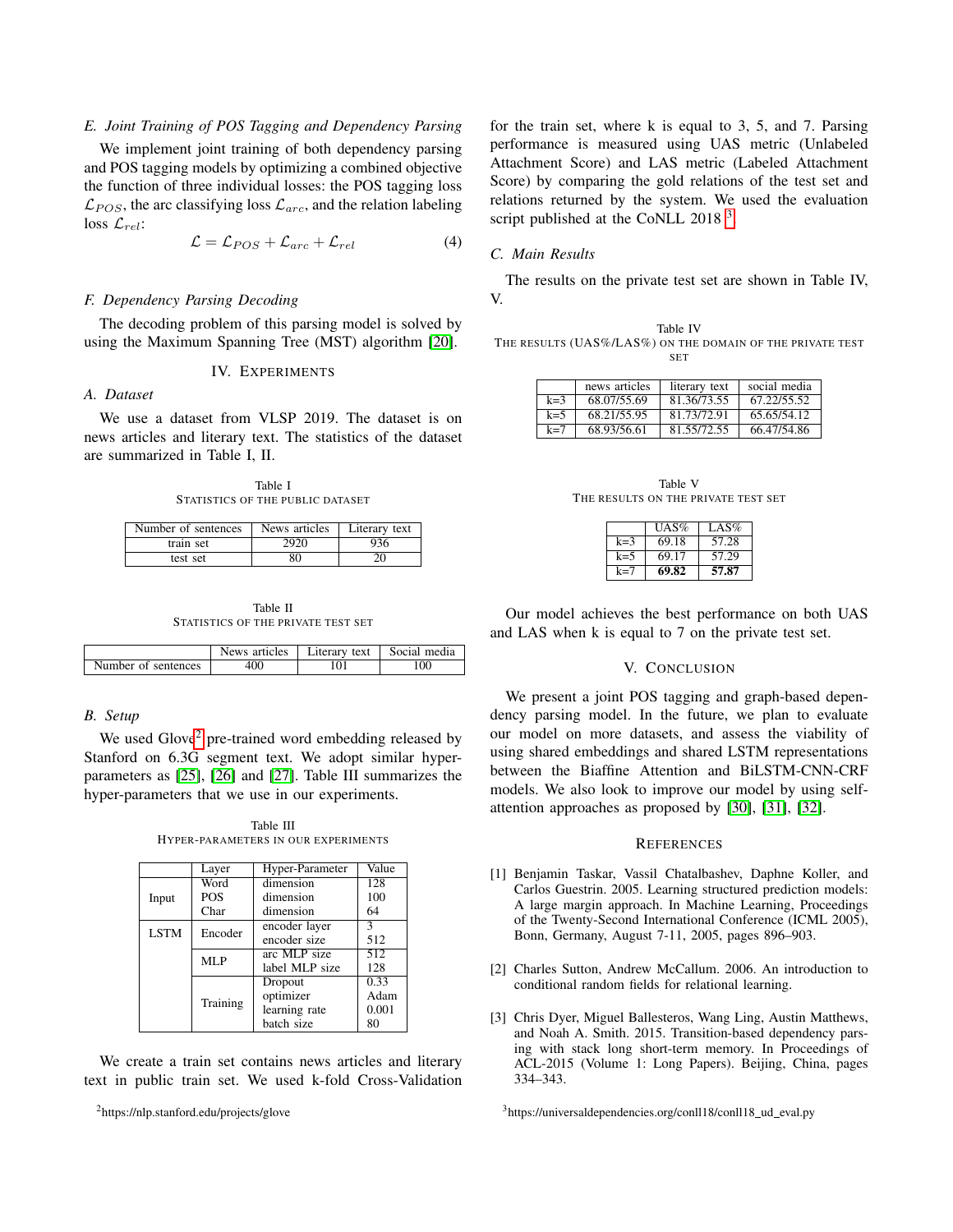- <span id="page-3-9"></span>[4] Daniel Fernández-González and Carlos Gómez-Rodríguez, Left-to-Right Dependency Parsing with Pointer Networks, to appear in Proc. of the 2019 Annual Conference of the North American Chapter of the Association for Computational Linguistics (NAACL-HLT 2019), Minneapolis, USA, 2019.
- <span id="page-3-6"></span>[5] Danqi Chen and Christopher Manning. 2014. A fast and accurate dependency parser using neural networks. In Proceedings of EMNLP-2014. Doha, Qatar, pages 740–750.
- <span id="page-3-15"></span>[6] Dat Quoc Nguyen, Mark Dras and Mark Johnson. 2017. A Novel Neural Network Model for Joint POS Tagging and Graph-based Dependency Parsing. In Proceedings of the CoNLL 2017 Shared Task: Multilingual Parsing from Raw Text to Universal Dependencies (CoNLL), pages 134-142.
- <span id="page-3-16"></span>[7] Dat Quoc Nguyen and Karin Verspoor. 2018. An improved neural network model for joint POS tagging and dependency parsing. In Proceedings of the CoNLL 2018 Shared Task: Multilingual Parsing from Raw Text to Universal Dependencies (CoNLL), pages 81-91.
- <span id="page-3-11"></span>[8] Dzmitry Bahdanau, Kyunghyun Cho, and Yoshua Bengio. 2015. Neural machine translation by jointly learning to align and translate. In Proceedings of ICLR-2015.
- <span id="page-3-7"></span>[9] Eliyahu Kiperwasser and Yoav Goldberg. 2016. Simple and accurate dependency parsing using bidirectional lstm feature representations. Transactions of the Association for Computational Linguistics 4:313–327.
- <span id="page-3-4"></span>[10] Jason M. Eisner. 1996. Three New Probabilistic Models for Dependency Parsing: An Exploration. In Proceedings of COLING. pages 340–345.
- [11] Joakim Nivre, Mitchell Abrams, et al. 2018. Universal Dependencies 2.2. http://hdl.handle.net/11234/12837.
- <span id="page-3-2"></span>[12] Joakim Nivre. An efficient algorithm for projective dependency parsing. In Proceedings of the 8th International Workshop on Parsing Technologies (IWPT), pages 149-160, 2003.
- <span id="page-3-19"></span>[13] John Lafferty, Andrew McCallum, and Fernando CN Pereira. 2001. Conditional random fields: Probabilistic models for segmenting and labeling sequence data. In Proceedings of ICML-2001, volume 951, pages 282–289.
- <span id="page-3-14"></span>[14] Kazuma Hashimoto, Caiming Xiong, Yoshimasa Tsuruoka, and Richard Socher. 2017. A Joint Many-Task Model: Growing a Neural Network for Multiple NLP Tasks. The 2017 Conference on Empirical Methods in Natural Language Processing (EMNLP 2017).
- [15] Kiet Van Nguyen, Ngan Luu Thuy Nguyen, Error Analysis for Vietnamese Dependency Parsing, The 7th International Conference on Knowledge and System Engineering(KSE), 10- 2015, Hochiminh, Vietnam.
- <span id="page-3-17"></span>[16] Rich Caruana. 1997. Multitask Learning. Machine Learning 28(1): 41-75.
- [17] R. Collobert, J. Weston, L. Bottou, M. Karlen, K. Kavukcuoglu and P. Kuksa. Natural Language Processing (Almost) from Scratch. Journal of Machine Learning Research, 12:2493-2537, 2011.
- <span id="page-3-3"></span>[18] Ryan McDonald and Fernando Pereira. 2006. Online Learning of Approximate Dependency Parsing Algorithms. In Proceedings of EACL. pages 81–88.
- <span id="page-3-5"></span>[19] Ryan McDonald, Koby Crammer, and Fernando Pereira. 2005. Online large-margin training of dependency parsers. In Proceedings of ACL. pages 91–98.
- <span id="page-3-20"></span>[20] Ryan McDonald, Fernando Pereira, Kiril Ribarov, andJan Hajic. 2005b. Non-projective dependency pars-ing using spanning tree algorithms. InProceedingsof HLT/EMNLP-2005. Vancouver, Canada, pages523–530.
- [21] Ryan McDonald and Joakim Nivre. 2011. Analyzing and integrating dependency parsers. Computational Linguistics 37(1):197–230.
- <span id="page-3-18"></span>[22] Sebastian Ruder. 2017. An Overview of Multi-Task Learning in Deep Neural Networks. arXiv preprint arXiv:1706.05098.
- <span id="page-3-10"></span>[23] Sepp Hochreiter and Jürgen Schmidhuber. 1997. Long shortterm memory. Neural Computation 9(8):1735–1780.
- <span id="page-3-12"></span>[24] Thang Luong, Hieu Pham, and Christopher D. Manning. 2015. Effective approaches to attention-based neural machine translation. In Proceedings of EMNLP-2015. Lisbon, Portugal, pages 1412–1421.
- <span id="page-3-1"></span>[25] Timothy Dozat and Christopher D. Manning. 2017. Deep biaffine attention for neural dependency parsing. In Proceedings of ICLR-2017 (Volume 1: Long Papers). Toulon, France.
- <span id="page-3-8"></span>[26] Xuezhe Ma, Zecong Hu, Jingzhou Liu, Nanyun Peng, Graham Neubig, and Eduard H. Hovy. 2018. Stack-pointer networks for dependency parsing. In Proceedings of the 56th Annual Meeting of the Association for Computational Linguistics, ACL 2018, Melbourne, Australia, July 15-20, 2018, Volume 1: Long Papers, pages 1403–1414.
- <span id="page-3-0"></span>[27] Xuezhe Ma and Eduard Hovy. End-to-end Sequence Labeling via Bi-directional LSTM-CNNs-CRF Proceedings of the 54th Annual Meeting of the Association for Computational Linguistics (ACL 2016), pages 1064-1074, Berlin, Germany. August 2016.
- [28] Yann LeCun, Bernhard Boser, John S Denker, Donnie Henderson, Richard E Howard, Wayne Hubbard, Lawrence D Jackel. 1989. Backpropagation applied to handwritten zip code recognition. Neural computation, pages 541-551.
- <span id="page-3-13"></span>[29] Zhenghua Li, Min Zhang, Wanxiang Che, Ting Liu, Wenliang Chen, Haizhou Li. 2011. Joint Models for Chinese POS Tagging and Dependency Parsing. In Proceedings of the 2011 Conference on Empirical Methods in Natural Language Processing (EMNLP-2011). 2011.07, pp. 1180-1191. Edinburgh, Scotland, UK.
- <span id="page-3-21"></span>[30] Wasi Ahmad, Zhisong Zhang, Xuezhe Ma, Eduard Hovy, Kai-Wei Chang, Nanyun Peng, On Difficulties of Cross-Lingual Transfer with Order Differences: A Case Study on Dependency Parsing, NAACL 2019.
- <span id="page-3-22"></span>[31] Wanxiang Che, Yijia Liu, Yuxuan Wang, Bo Zheng, Ting Liu. 2018. Towards better UD parsing: Deep contextualized word embeddings, ensemble, and treebank concatenation. Proceedings of the CoNLL 2018 Shared Task: Multilingual Parsing from Raw Text to Universal Dependencies. pages 55-64.